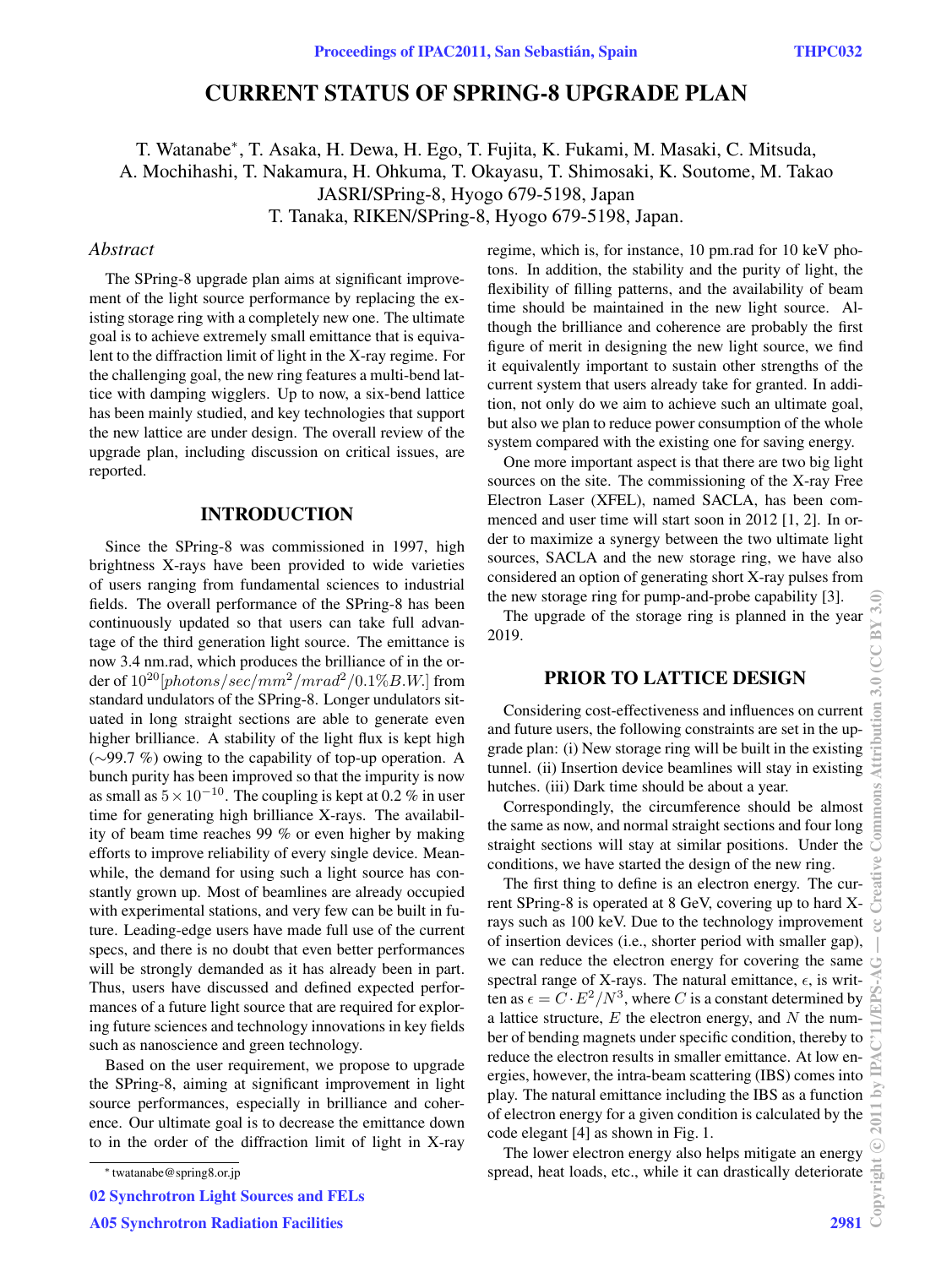

Figure 1: Natural emittance as a function of electron energy. IBS is included. Bunch length of 6 mm, and the emittance coupling of 0.02 are assumed.

brilliance and especially flux in hard X-ray regime. Therefore, in the process of the determination of the electron energy, we carefully compared light qualities for various energies. We then conclude that 6 GeV is a good choice.

Next, the betatron functions at insertion devices need to be defined. The optimum betatron function for generating high brilliance undulator radiation is  $L/2\pi$ , where L is an undulator length. Since the expected undulator length at normal straight sections in the new storage ring is ∼3 m, we choose the betatron function of about 1 m.

# LATTICE DESIGN

The current SPring-8 lattice is composed of a doublebend structure. We started the new lattice design with a triple-bend, then increased the number of bends. The code CETRA and other on-house codes are mainly employed in the whole lattice design [5]. The natural emittance is reduced as the number of bending magnets is increased, whereas it will soon result in well-known challenging issues, such as strong multi-pole magnetic fields and small dynamic apertures. So far, we have chosen the 6-bend lattice as the best we can, and optimizations of linear and nonlinear optics have been executed. The 6-bend lattice is supposed to give a natural emittance of 67 pm.rad with its bare lattice, and additional dampings excited by insertion devices and damping wigglers are expected to bring the emittance down to the diffraction limit regime. The lattice work is reported in Ref. [6], and examples of the results are shown in Figs. 2 and 3.

Upon the lattice design, requirements for key components like magnets, injection devices and RF systems are addressed. In order to verify the feasibility of the new lattice, and to see if there are some parameters that need to be modified, design studies of key components have been briefly but extensively explored.

# KEY TECHNOLOGIES

# *Injection System*

The first requirement for the injection system is to accommodate the small dynamic aperture indicated in Fig. 3.



Figure 2: Lattice functions of the 6-bend lattice.



Figure 3: Dynamic apertures (dashed) without and (solid) with sextupole alignment errors of 10  $\mu$ m.

For the purpose, a new injection apparatus that enables both off- and on-axis injections is proposed. By using a variable field fast kicker, the new scheme can inject beams bucket by bucket separated by 2 ns, so the on-axis injection as well as the off-axis one can be applied to normal operations.

As an injector, we plan to utilize the SACLA linac that produces an emittance of tens of pm.rad. The injection point will be moved from the normal straight section to one of long straight sections where the horizontal betatron function can be adjusted to be 20 m or more. The work on the new injection system is reported in Ref. [7].

# *Magnet and Vacuum Systems*

According to the lattice design, the maximum magnetic strength of quadrupoles is around 1.5  $[m^{-1}]$  and that of sextupoles is around 120  $\lfloor m^{-2} \rfloor$ , although the lattice design has continuously been updated at the moment. The strong multi-pole magnetic fields are one of challenging issues in the design. The feasibility will be determined by designing vacuum enclosures with a room for the extraction of synchrotron radiation and multi-pole magnet poles that do not interfere with the vacuum enclosures [8]. So far, a bore radius of 26 mm with a good field region of  $\pm 3$  mm are assumed and the vacuum and magnet systems are under design. At the same time, the lattice has been optimized to make a room for the strong magnets.

# *RF ystems S*

Currently, the SPring-8 is equipped with a 508.58 MHz RF system, of which cavities are distributed in four normal straight sections. It is planned that the same frequency will